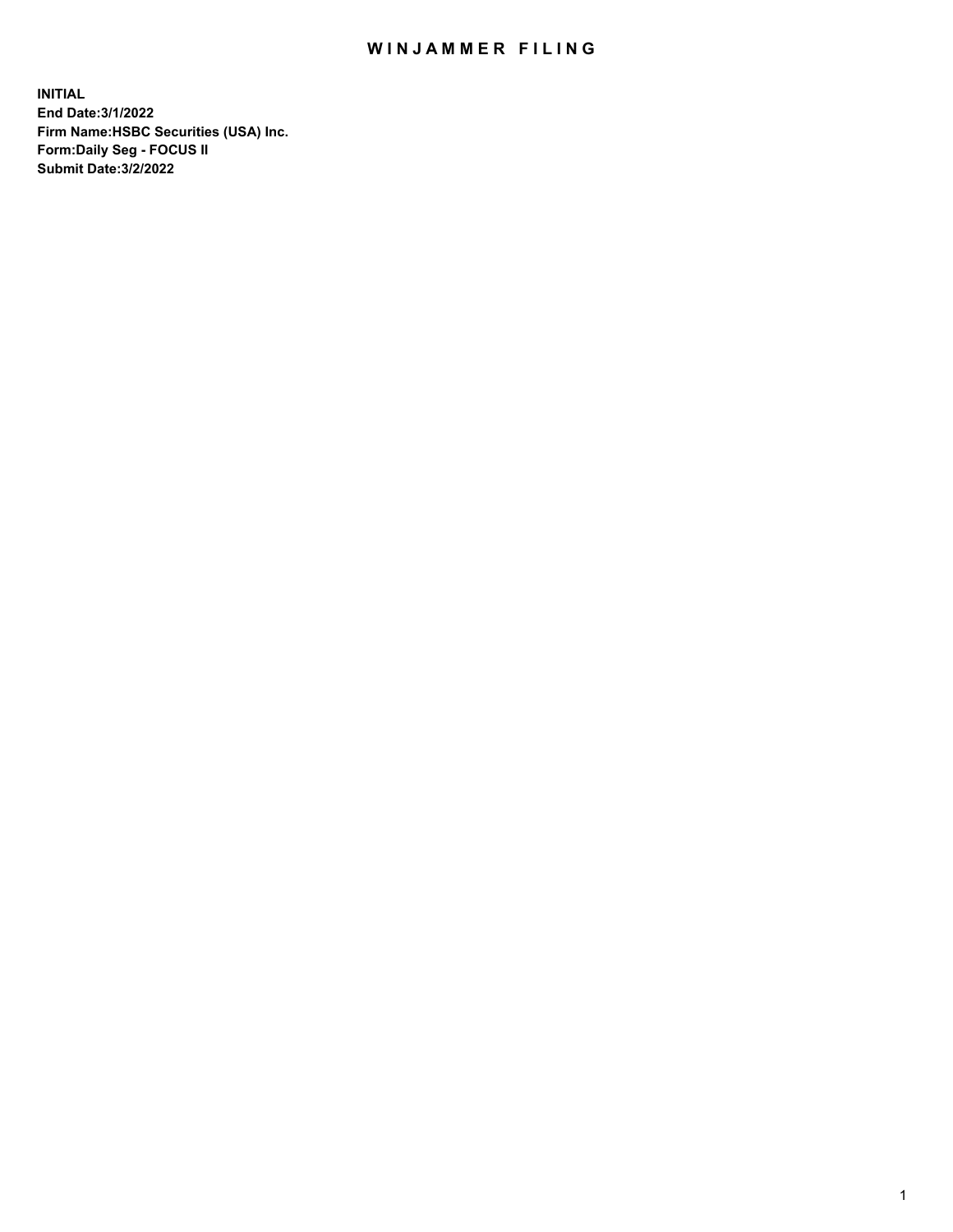**INITIAL End Date:3/1/2022 Firm Name:HSBC Securities (USA) Inc. Form:Daily Seg - FOCUS II Submit Date:3/2/2022 Daily Segregation - Cover Page**

| Name of Company                                                                                                                                                                                                                                                                                                                | <b>HSBC Securities (USA) Inc.</b>               |
|--------------------------------------------------------------------------------------------------------------------------------------------------------------------------------------------------------------------------------------------------------------------------------------------------------------------------------|-------------------------------------------------|
| <b>Contact Name</b>                                                                                                                                                                                                                                                                                                            | <b>Michael Vacca</b>                            |
| <b>Contact Phone Number</b>                                                                                                                                                                                                                                                                                                    | 212-525-7951                                    |
| <b>Contact Email Address</b>                                                                                                                                                                                                                                                                                                   | michael.vacca@us.hsbc.com                       |
| FCM's Customer Segregated Funds Residual Interest Target (choose one):<br>a. Minimum dollar amount: ; or<br>b. Minimum percentage of customer segregated funds required:%; or<br>c. Dollar amount range between: and; or<br>d. Percentage range of customer segregated funds required between:% and%.                          | 103,000,000<br><u>0</u><br>0 <sub>0</sub><br>00 |
| FCM's Customer Secured Amount Funds Residual Interest Target (choose one):<br>a. Minimum dollar amount: ; or<br>b. Minimum percentage of customer secured funds required:%; or<br>c. Dollar amount range between: and; or<br>d. Percentage range of customer secured funds required between:% and%.                            | 15,000,000<br><u>0</u><br>0 <sub>0</sub><br>00  |
| FCM's Cleared Swaps Customer Collateral Residual Interest Target (choose one):<br>a. Minimum dollar amount: ; or<br>b. Minimum percentage of cleared swaps customer collateral required:% ; or<br>c. Dollar amount range between: and; or<br>d. Percentage range of cleared swaps customer collateral required between:% and%. | 75,000,000<br><u>0</u><br><u>00</u><br>00       |

Attach supporting documents CH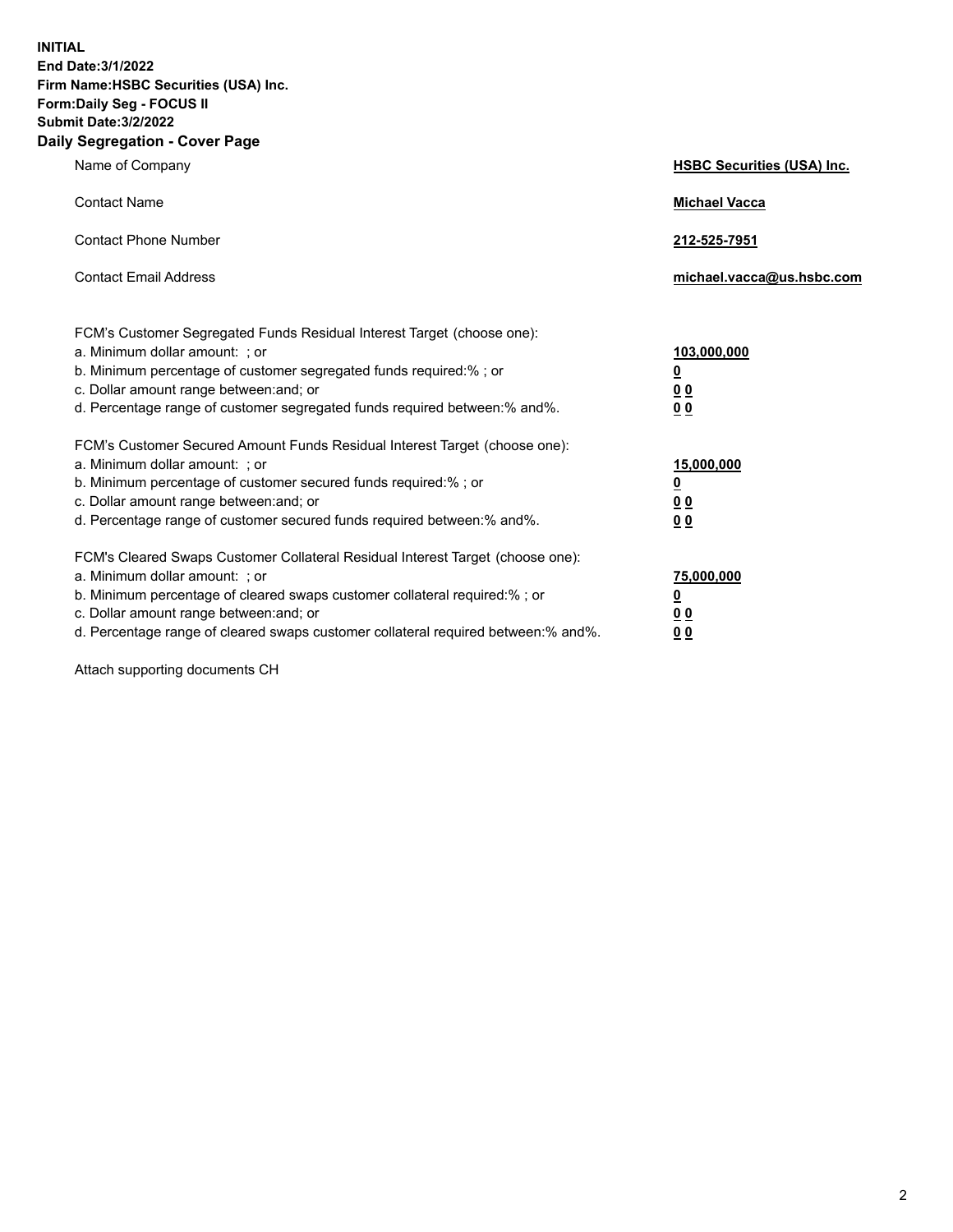**INITIAL End Date:3/1/2022 Firm Name:HSBC Securities (USA) Inc. Form:Daily Seg - FOCUS II Submit Date:3/2/2022 Daily Segregation - Secured Amounts** Foreign Futures and Foreign Options Secured Amounts Amount required to be set aside pursuant to law, rule or regulation of a foreign government or a rule of a self-regulatory organization authorized thereunder **0** [7305] 1. Net ledger balance - Foreign Futures and Foreign Option Trading - All Customers A. Cash **115,230,868** [7315] B. Securities (at market) **38,985,599** [7317] 2. Net unrealized profit (loss) in open futures contracts traded on a foreign board of trade **-23,548,138** [7325] 3. Exchange traded options a. Market value of open option contracts purchased on a foreign board of trade **0** [7335] b. Market value of open contracts granted (sold) on a foreign board of trade **0** [7337] 4. Net equity (deficit) (add lines 1. 2. and 3.) **130,668,329** [7345] 5. Account liquidating to a deficit and account with a debit balances - gross amount **10,612,778** [7351] Less: amount offset by customer owned securities **-10,612,607** [7352] **171** [7354] 6. Amount required to be set aside as the secured amount - Net Liquidating Equity Method (add lines 4 and 5) **130,668,500** [7355] 7. Greater of amount required to be set aside pursuant to foreign jurisdiction (above) or line 6. **130,668,500** [7360] FUNDS DEPOSITED IN SEPARATE REGULATION 30.7 ACCOUNTS 1. Cash in banks A. Banks located in the United States **16,971,711** [7500] B. Other banks qualified under Regulation 30.7 **0** [7520] **16,971,711** [7530] 2. Securities A. In safekeeping with banks located in the United States **38,985,599** [7540] B. In safekeeping with other banks qualified under Regulation 30.7 **0** [7560] **38,985,599** [7570] 3. Equities with registered futures commission merchants A. Cash **0** [7580] B. Securities **0** [7590] C. Unrealized gain (loss) on open futures contracts **0** [7600] D. Value of long option contracts **0** [7610] E. Value of short option contracts **0** [7615] **0** [7620] 4. Amounts held by clearing organizations of foreign boards of trade A. Cash **0** [7640] B. Securities **0** [7650] C. Amount due to (from) clearing organization - daily variation **0** [7660] D. Value of long option contracts **0** [7670] E. Value of short option contracts **0** [7675] **0** [7680] 5. Amounts held by members of foreign boards of trade A. Cash **146,294,716** [7700] B. Securities **0** [7710] C. Unrealized gain (loss) on open futures contracts **-23,548,138** [7720] D. Value of long option contracts **0** [7730] E. Value of short option contracts **0** [7735] **122,746,578** [7740] 6. Amounts with other depositories designated by a foreign board of trade **0** [7760] 7. Segregated funds on hand **0** [7765] 8. Total funds in separate section 30.7 accounts **178,703,888** [7770] 9. Excess (deficiency) Set Aside for Secured Amount (subtract line 7 Secured Statement Page 1 from Line 8) **48,035,388** [7380] 10. Management Target Amount for Excess funds in separate section 30.7 accounts **15,000,000** [7780] 11. Excess (deficiency) funds in separate 30.7 accounts over (under) Management Target **33,035,388** [7785]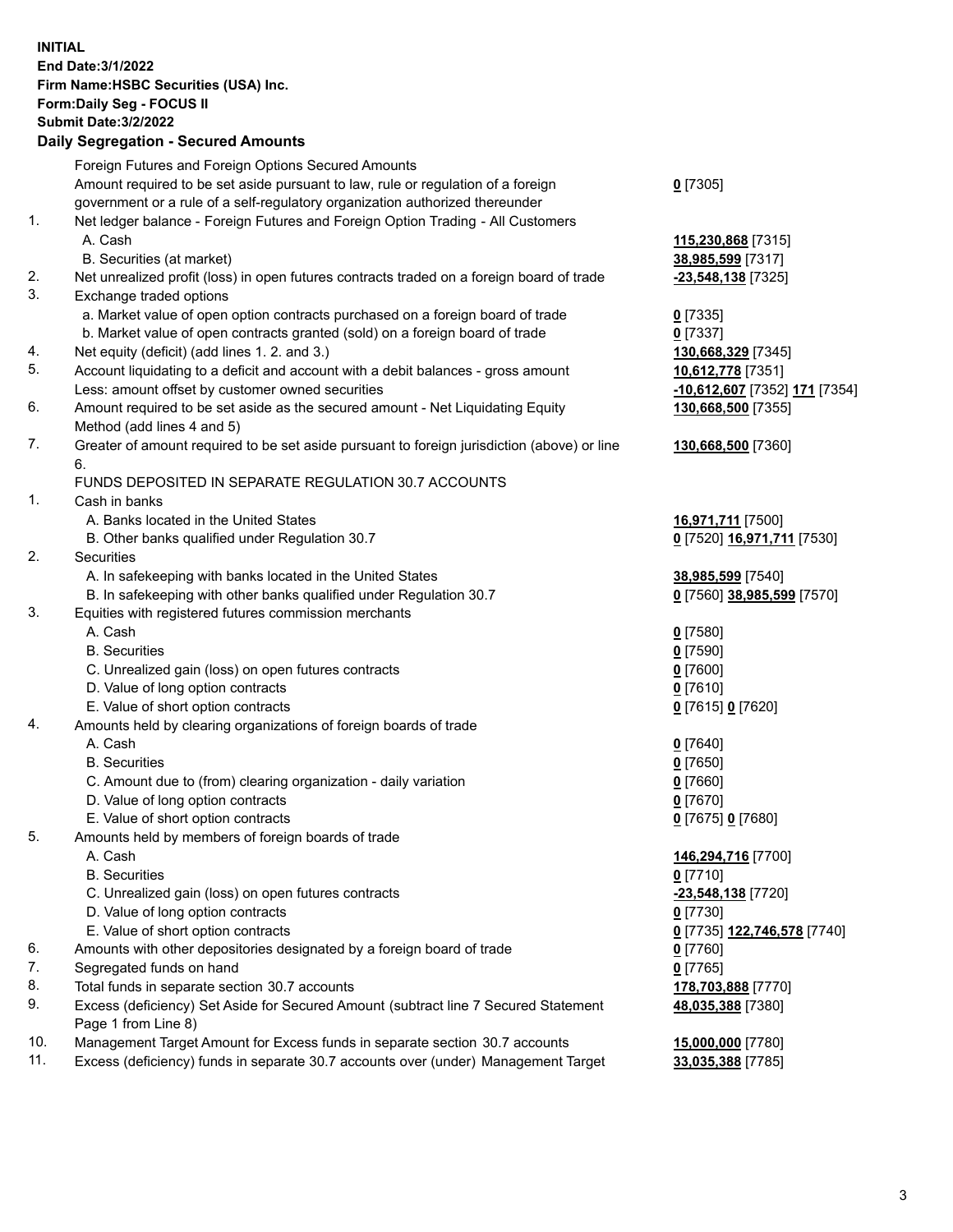| <b>INITIAL</b> | End Date: 3/1/2022<br>Firm Name: HSBC Securities (USA) Inc.<br>Form: Daily Seg - FOCUS II<br><b>Submit Date: 3/2/2022</b><br>Daily Segregation - Segregation Statement |                                           |
|----------------|------------------------------------------------------------------------------------------------------------------------------------------------------------------------|-------------------------------------------|
|                | SEGREGATION REQUIREMENTS(Section 4d(2) of the CEAct)                                                                                                                   |                                           |
| 1.             | Net ledger balance                                                                                                                                                     |                                           |
|                | A. Cash                                                                                                                                                                | 3,155,875,944 [7010]                      |
|                | B. Securities (at market)                                                                                                                                              | 900,155,062 [7020]                        |
| 2.             | Net unrealized profit (loss) in open futures contracts traded on a contract market                                                                                     | -1,356,539,103 [7030]                     |
| 3.             | Exchange traded options                                                                                                                                                |                                           |
|                | A. Add market value of open option contracts purchased on a contract market                                                                                            | 1,574,242,853 [7032]                      |
|                | B. Deduct market value of open option contracts granted (sold) on a contract market                                                                                    | -303,705,029 [7033]                       |
| 4.             | Net equity (deficit) (add lines 1, 2 and 3)                                                                                                                            | 3,970,029,727 [7040]                      |
| 5.             | Accounts liquidating to a deficit and accounts with                                                                                                                    |                                           |
|                | debit balances - gross amount                                                                                                                                          | 2,784,046 [7045]                          |
|                | Less: amount offset by customer securities                                                                                                                             | <u>-2,784,046</u> [7047] <u>0</u> [7050]  |
| 6.             | Amount required to be segregated (add lines 4 and 5)                                                                                                                   | 3,970,029,727 [7060]                      |
|                | FUNDS IN SEGREGATED ACCOUNTS                                                                                                                                           |                                           |
| 7.             | Deposited in segregated funds bank accounts                                                                                                                            |                                           |
|                | A. Cash                                                                                                                                                                | 11,127,967 [7070]                         |
|                | B. Securities representing investments of customers' funds (at market)                                                                                                 | $0$ [7080]                                |
|                | C. Securities held for particular customers or option customers in lieu of cash (at                                                                                    | 90,365,208 [7090]                         |
| 8.             | market)                                                                                                                                                                |                                           |
|                | Margins on deposit with derivatives clearing organizations of contract markets<br>A. Cash                                                                              |                                           |
|                | B. Securities representing investments of customers' funds (at market)                                                                                                 | 1,786,925,713 [7100]<br>44,879,725 [7110] |
|                | C. Securities held for particular customers or option customers in lieu of cash (at                                                                                    | 783,320,787 [7120]                        |
|                | market)                                                                                                                                                                |                                           |
| 9.             | Net settlement from (to) derivatives clearing organizations of contract markets                                                                                        | 72,108,289 [7130]                         |
| 10.            | Exchange traded options                                                                                                                                                |                                           |
|                | A. Value of open long option contracts                                                                                                                                 | 1,574,242,853 [7132]                      |
|                | B. Value of open short option contracts                                                                                                                                | -303,705,029 [7133]                       |
| 11.            | Net equities with other FCMs                                                                                                                                           |                                           |
|                | A. Net liquidating equity                                                                                                                                              | -2,147,639 [7140]                         |
|                | B. Securities representing investments of customers' funds (at market)                                                                                                 | $0$ [7160]                                |
|                | C. Securities held for particular customers or option customers in lieu of cash (at                                                                                    | 24,500,000 [7170]                         |
|                | market)                                                                                                                                                                |                                           |
| 12.            | Segregated funds on hand                                                                                                                                               | 1,969,067 [7150]                          |
| 13.            | Total amount in segregation (add lines 7 through 12)                                                                                                                   | 4,083,586,941 [7180]                      |
| 14.            | Excess (deficiency) funds in segregation (subtract line 6 from line 13)                                                                                                | 113,557,214 [7190]                        |
| 15.            | Management Target Amount for Excess funds in segregation                                                                                                               | 103,000,000 [7194]                        |
| 16.            | Excess (deficiency) funds in segregation over (under) Management Target Amount                                                                                         | 10,557,214 [7198]                         |

Excess